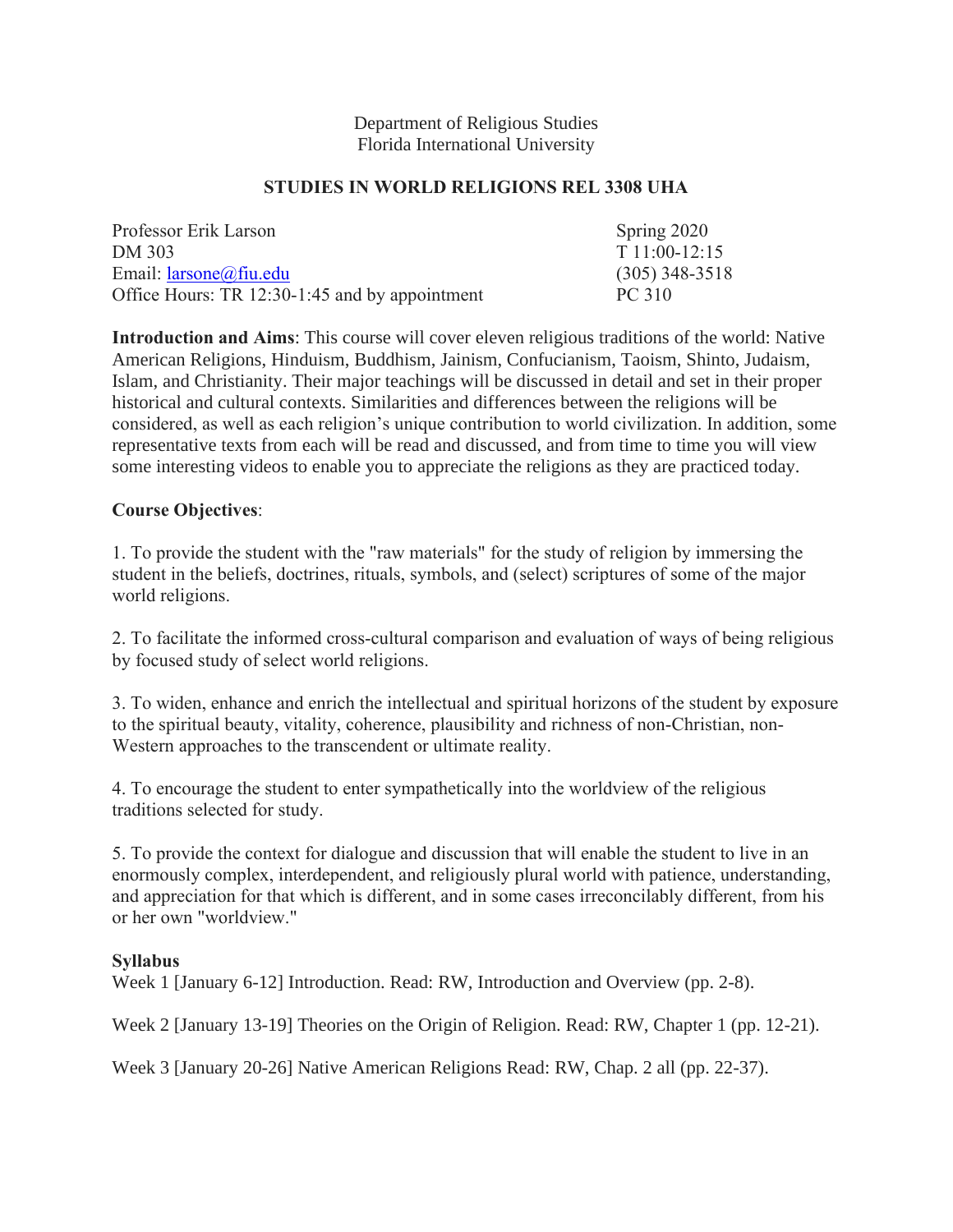Week 4 [January 27-February 2] Hinduism. Read: RW, Chap. 4.1-4.3 (pp. 53-77).

Week 5 [February 3-9] Hinduism, Jainism. Read: RW, Chaps. 4.4-end of 5 (pp. 80-99).

Week 6 [February 10-16] Buddhism. Read: RW, Chap. 6 (pp. 100-121).

Week 7 [February 17-23] Taoism, Confucianism. Read: RW, Chap. 8 (pp. 131-159).

# **February 24-29 Spring Break!**

Week 8 [March 2-8] Shinto. Read: RW, Chap. 9 (pp. 160-171).

Week 9 [March 9-15] Judaism. Read: RW, Chap. 10.1-10.3 (pp. 173-185). **Midterm Examination due on Monday, March 9**

Week 10 [March 16-22] Judaism Read: RW, Chap. 10.4-10.7 (pp. 185-193). **Paper Proposal Due on Monday, March 16**

Week 11 [March 23-29] Judaism Read: RW, Chap. 10.8-end (pp. 194-201).

Week 12 [March 30-April 5] Christianity. Read: RW, Chap. 11.1-11.5 (pp. 202-220).

Week 13 [April 6-12] Christianity. Read: RW, End Chap. 11.6-end (pp. 220-237). **Research Paper Due on Monday, April 6**

Week 14 [April 13-19] Islam. Read: RW, Chap. 12 all (pp. 238-263). **Globalization Question Due on Monday, April 13**

### **Final Examination due on Thursday, April 23 by midnight.**

**Textbook**: Lewis M. Hopfe, Mark R. Woodward, and Brett Hendrickson, Religions of the World,  $13<sub>th</sub>$  ed. (Upper Saddle River, NJ: Prentice Hall 2015) = RW. To access the online book, visit this link and sign in using your credentials:<https://console.pearson.com/enrollment/stjq9c>

#### **Grading**:

| Quizzes                       | 20% |
|-------------------------------|-----|
| <b>At-Home Assignments</b>    | 35% |
| Midterm                       | 10% |
| Final                         | 10% |
| <b>Research Paper</b>         | 15% |
| <b>Globalization Question</b> | 10% |

Note on Attendance: Attendance is an absolutely essential part of the course! Although it will not be monitored at the beginning of the course, the instructor may choose to keep track of attendance if there is a major problem with students showing up and participating. If so, attendance will be 10% of the final grade, and the two tests will count for 15% each. Finally,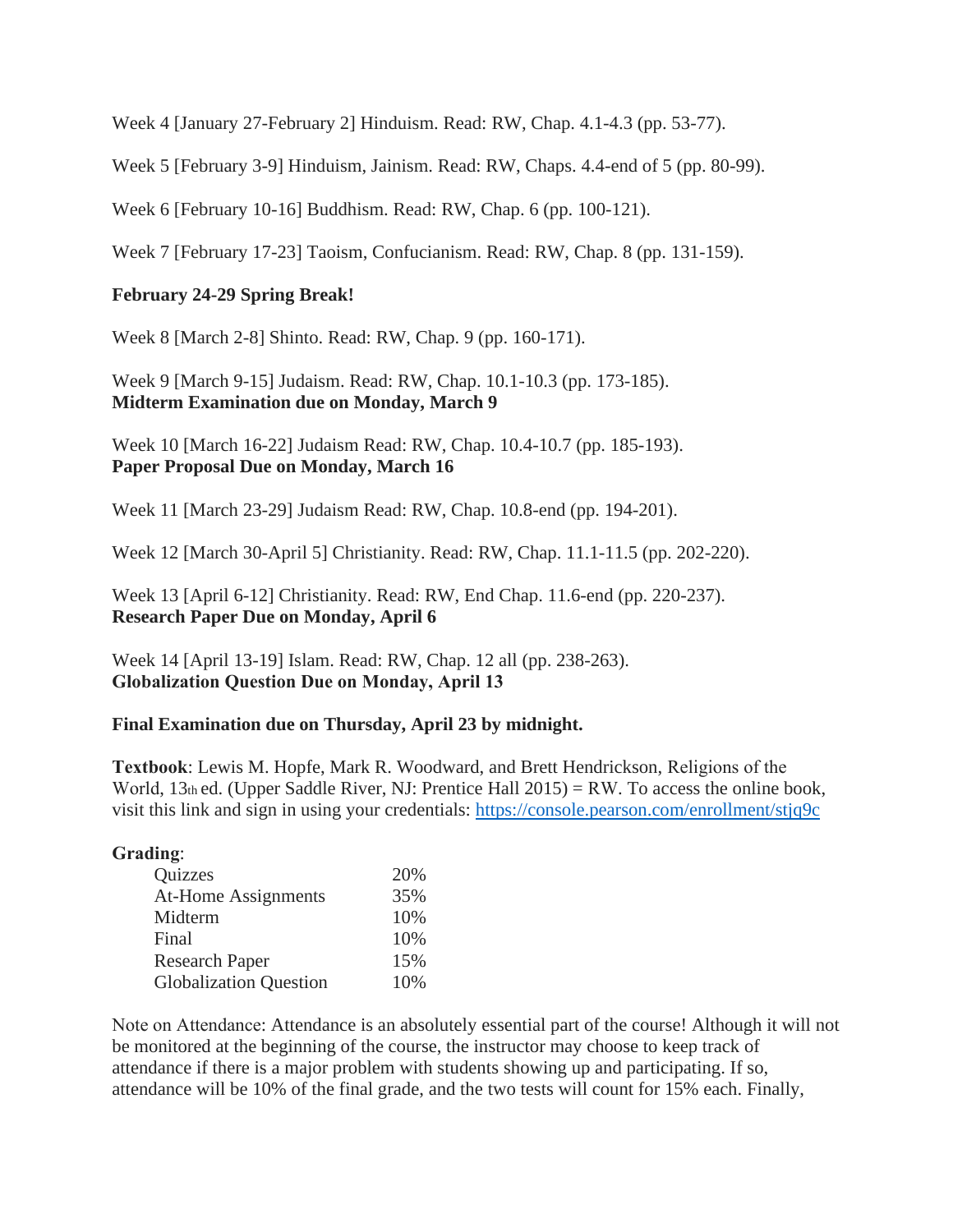remember that some material will inevitably be covered in class that is not to be found in the textbook so that each absence negatively affects you ability to do well on the tests.

**Academic Honesty**: Each student is expected to do his or her own work. It is absolutely unacceptable to submit someone else's work as your own. This is plagiarism and will result in a failing grade (F) for the assignment and possible disciplinary action. Thus, when in the course of writing your paper you quote or paraphrase an idea found in one of your sources you must give credit to the original author (usually by means of a footnote).

**Academic Conduct**: Florida International University is a community dedicated to generating and imparting knowledge through excellent teaching and research, the rigorous and respectful exchange of ideas, and community service. All students should respect the right of others to have an equitable opportunity to learn and honestly demonstrate the quality of their learning. Therefore, all students are expected to adhere to a standard of academic conduct, which demonstrates respect for themselves, their fellow students, and the educational mission of the University. All students are deemed by the University to understand that if they are found responsible for academic misconduct, they will be subject to the Academic Misconduct procedures and sanctions, as outlined in the Student Handbook.

**Quizzes:** We will be using Pearson's Revel textbook system that includes weekly quizzes with questions drawn from the information in our textbook. You need to buy the code at the bookstore and create a Revel account if you don't already have one. The quizzes will be due each Monday night so that you are prepared to for our in-class discussions on Tuesdays.

**At-Home Assignments:** Each week there will be assignments to do at home. These assignments will ask you to do various things such as conduct research, discuss your findings with other students in class, or summarize and synthesize how your views have been enlarged or changed as a result of what you have learned. These at-home assignments will be due each Thursday in a drop-box on Canvas.

**Examinations**: Both midterm and final examinations will be a combination of multiple choice, fill in the blank, matching and essay questions. The final examination is not cumulative–it covers only material from the second half of the semester.

**Term Paper**: Each student will write a term paper on some topic relating to how religious communities change and adapt as they move to different areas or how they deal with other faith communities. Examples of the former would be how Christianity began in the Near East as a Jewish movement but eventually spread to non-Jews throughout the Roman Empire, or how Buddhism started in India but today has spread to places such as China and Japan where it has exerted immense influence, or how the slave trade led to a synthesis of African religions with Christianity producing the religions we know today as Santeria and Vodou. Examples of the latter, would be how Muslims view Jews and Christians as Peoples of the Book while rejecting polytheistic religions, or how Hindus view the Buddha as an incarnation of Vishnu (though this doesn't mean they convert to Buddhism).

The topic must receive the approval of the instructor before it is handed in. The proposals will not be graded, but failure to turn in a proposal will result in the final paper grade being lowered a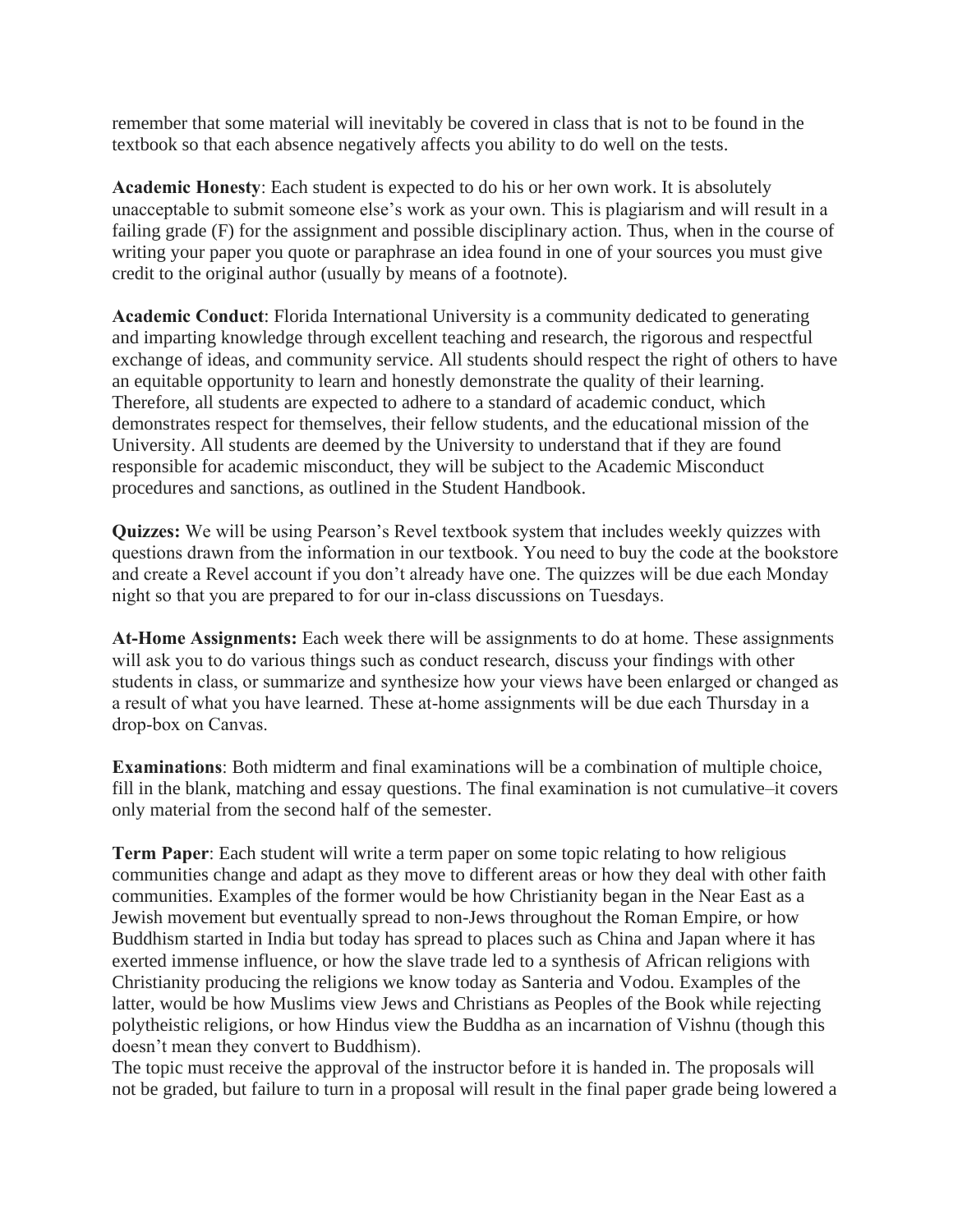third of a letter grade (e.g. a B would become a B-, a B- would become a  $C^+$ , etc.). The paper should be 6-9pp. long, excluding bibliography with lines double-spaced. Margins for the pages should be 1 inch on all sides and the style should conform to either that of MLA or the Chicago Manual of Style. In the body of the paper you may use either footnotes or endnotes.

**Attendance:** An absolutely essential part of the course! Some material will inevitably be covered in class that is not to be found in the textbook so that each absence will affect your ability to do well on the tests. Make sure to come to class regularly.

**Globalization Question**: Read the article "The Case for Contamination" by Kwame Appiah and use the information you have learned in class this semester to answer the following question in 3- 4 pages:

Describe Appiah's approach and discuss its strengths and weaknesses. Then explain how religions help people express their identities both as individuals and as members of a group. Also, what did you learn about the need for and the potential of better understanding between religions? In your view, what is the best way to approach interreligious dialogue (For example, should we all become the same or should we value our diversity? If the latter, how do we do this? Is globalization a help or a hindrance to diversity?)

**Syllabus Note on Internet Use in Research**: You may cite from the internet in your term papers, but you must be discerning. Anyone can post "information" on the internet, and thus some of what is there is inaccurate, incomplete, and sometimes even blatantly untrue. As in print collections in libraries, only scholarly articles on the internet are acceptable as sources for research papers.

Internet articles should ideally have authors. Some will list individual authors; others will list institutions as sources. The credibility of the information depends on the credibility of the source. Acceptable sources include individual scholars with academic credentials, educational institutions (e.g., Institute of Reformation History, Princeton University), publicly supported national or international institutions (e.g. the World Health Organization or the National Institutes of Health) or other well known institutions with credible reputations (e.g. the World Council of Churches, the Children's Defense Fund). Most educational institutions have addresses which end with the letters "edu." You must use your judgment since many reputable institutions may not be well known by most students. Also, sometimes websites may list a university as the place from which the material emanates, but which does not sponsor or in any way support the information on that site. (You could set up a website that lists FIU as its origin, and purports that the Pope died last month and was replaced by a ringer!).

There will be some internet sources the reliability of which will be difficult to assess. Sometimes you must judge by the tone and range of an article. If it reads like a magazine or newspaper article and cites none of the sources it used, it is not scholarly. You should ask whether the article demonstrates balance: Does it attempt to tell all sides of the story? Does it ask critical questions of the material it covers? How well does its treatment accord with other treatments of the same material you have found? If you would really like to cite an internet article but have doubts about its acceptability, look up the institution or the author on the internet or in the library. Has the author or institution published other works? Have those been reviewed or cited by other scholars?